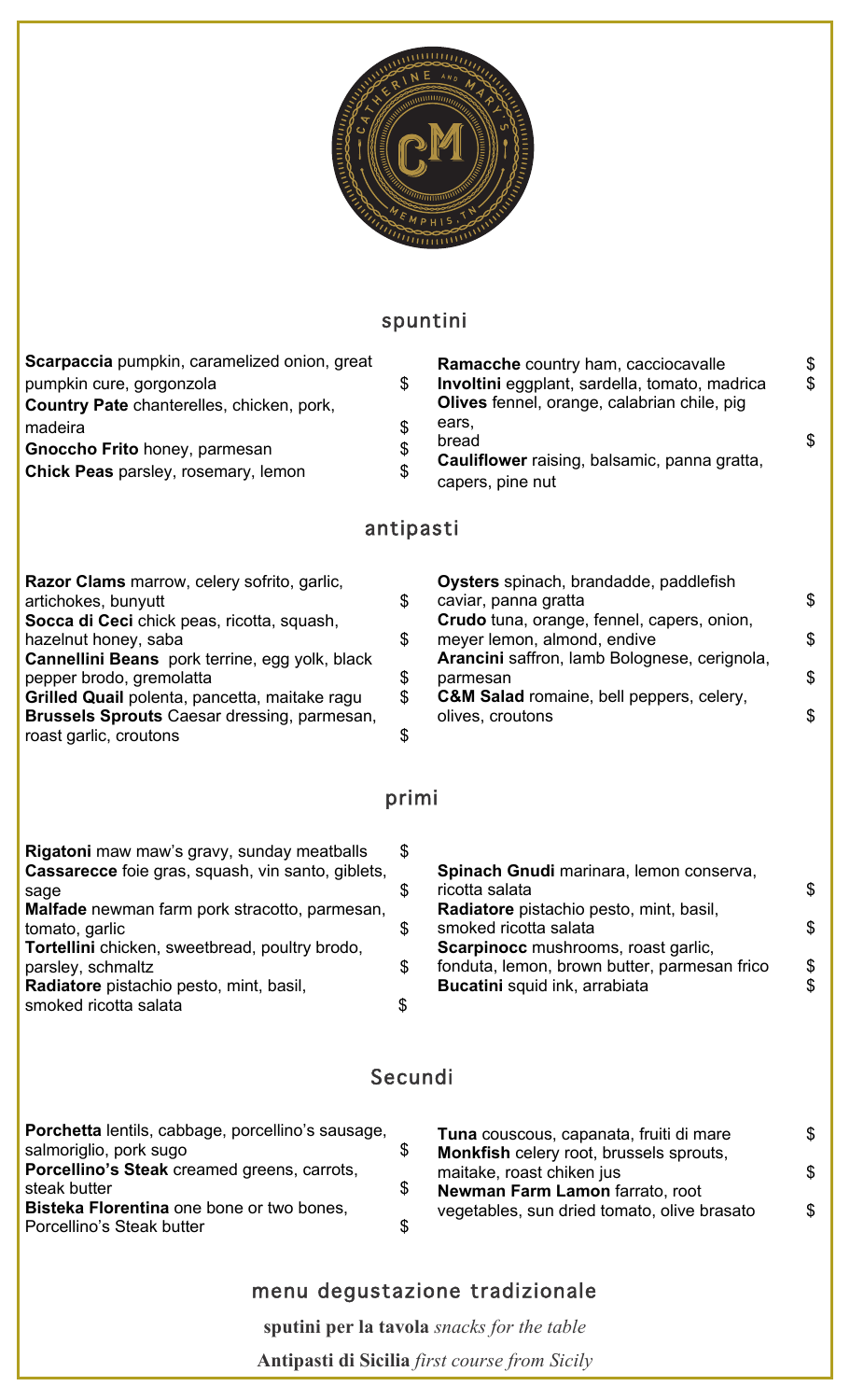**Primi di Sicilia e Toscana** *pasta course from Sicily and Tuscany* **Segundi de Toscana** *entrée course from Tuscany* **Dessert da Sicilia** *dessert course from Sicily*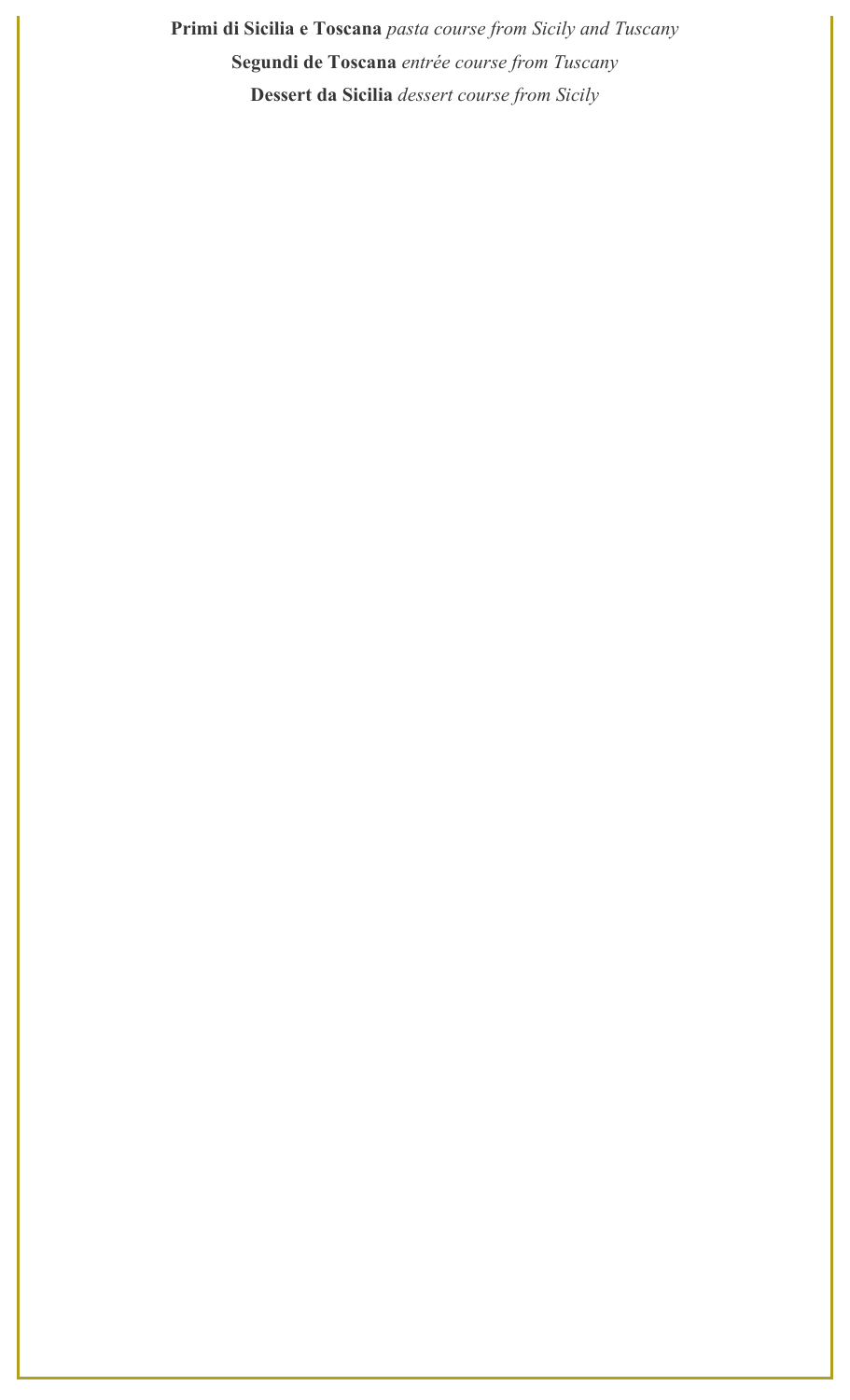#### aperitivo and spritz **Cap Gun** cappelletti, aqua di cedro, immature brandy, dolin dry, orange bitters, basil **11 Bamboo** amontillado sherry, dolin blanc vermouth, orange and angostura bitters **8 Aperol Spritz** aperol, prosecco, soda **11 Campari** and soda **10 Cappelletti** and cider **11**

## Cocktails

**I Found My Thrill** applejack, copper & king's immature brandy, lemon, blueberry-lemon cordial, prosecco

**Airmail** white rum, rosemary honey, lime, prosecco **12 Heart On** vida mezcal, grapefruit, lime, grenadine, prosecco **12 Horse's Neck** 13<sup>th</sup> colony rye, angostura bitters, ginger liquer, ginger beer **11 Someday Baby** maker's mark, pisco, king's ginger, lemon, porcellino's lbt tea, egg white, peychaud's **12 Monkey Gland** bloom's gin, absinthe, orange, grenadine **11 Stubborn Ox** monkey shoulder scotch, buffalo trace bourbon, borducan, sfumato, lemon, orange bitters **10**

**Last Word** bristow gin, green charter``uese, luxardo, lime **14 Worth Street** sazerac rye, fernet branca, aperol, carpano antica, orange bitters **10 Irish Cocktail** tullamore dew and red breast irish whiskies, heering cherry liqueur, cointreau, absinthe **10**

## Sparkling

| Squadra, Prosecco, Glera-Chardonnay, Veneto, 2015   | 9  |
|-----------------------------------------------------|----|
| Scarpetta, Prosecco, Glera-Chardonnay, Veneto, 2015 | 11 |
| Zuccolo, Rosé, Pinot Nero-Chardonnay, Friuli, NV    | 10 |

#### rose

| <b>Squadra, Rosato, Nero D'Avola, Sicily, 2015</b>        | 9 |
|-----------------------------------------------------------|---|
| Hecht & Bannier, Cinsault-Grenache-Syrah, Provence 201512 |   |
| Robert Turner, "Mosaic," Rosé, Grenache, Yolo Co, 2015 15 |   |

## white

| Scarpetta, Pinot Grigio, Friuli, 2014                    | 11 |
|----------------------------------------------------------|----|
| La Scolca, Gavi, Cortese, Piedmont, 2013                 | 12 |
| Domaine Jacky Preys, Fiè Gris, Loire Valley, 2014        | 14 |
| Tramin, Sauvignon Blanc, Trentino-Alto Adige, 2014       | 12 |
| Squadra, Catarratto-Grillo, Sicily, 2014                 | 9  |
| Paul Achs, Chardonnay, Austria, 2014                     | 15 |
| Libenzi, Verdicchio dei Castelli di Jesi, Verdicchio,    |    |
| Marche, 201                                              | 10 |
| <b>Pipoli,</b> Greco-Fiano, Basilicata, 2014             | 12 |
| Boekenhoutskloof, "The Wolftrap,"                        | 9  |
| Grenache Blanc-Chenin Blanc-Viognier, South Africa, 2015 |    |
| Rodney Strong, Chardonnay, Sonoma Coast, 2014            | 10 |
| Cocci Grifoni, Pecorino, Marche, 2013                    | 15 |
| Monastero Suore Cistercensi, "Coenobium,"                |    |
|                                                          |    |



#### red

| Murgo, Etna Rosso, Blend, Sicily, 2013                   |    |  |
|----------------------------------------------------------|----|--|
| Cooper Mountain, Reserve, Pinot Noir, W.V., 2014         | 15 |  |
| Farnese, "Fantini," Sangiovese, Tuscany, 2013            | 9  |  |
| Rocca di Montegrossi, Chianti Classico, Sangiovese-      |    |  |
| Blend, Tuscany, 2012                                     | 17 |  |
| Feudo Maccari, Nero D'Avola, Sicily, 2014                | 11 |  |
| Scarpetta, Barbera del Monferrato, Barbera, 2014         | 13 |  |
| Tenuta Sant'Antonia, "Scaia," Corvina, Veneto, 2014 9    |    |  |
| Le Monde, Cabernet Franc, Friuli, 2014                   | 12 |  |
| Sansonina, "Evaluna," Cabernet Sauv-Cabernet Franc,      |    |  |
|                                                          | 13 |  |
| Masseria Li Veli, Susumaniello, Puglia, 2013             | 14 |  |
| Tua Rita, "Rosso dei Notri," Sangiovese-Merlot-Cabernet- |    |  |
| Syrah, Tuscany, 2013                                     | 12 |  |
| Zabu, "Il Passo," Nerello Mascalese-Nero D'Avola, 2014   |    |  |
|                                                          | 16 |  |
| Coldisole, Brunello di Montalcino, Sangiovese, Tuscany,  |    |  |
| 2009                                                     | 22 |  |

**13**

# Beer and cider

| Draft                     |   |
|---------------------------|---|
| Wiseacre Anada IPA        |   |
| <b>Wiseacre Tiny Bomb</b> |   |
| <b>Wiseacre Seasonal</b>  |   |
| <b>Birra Morretti</b>     | 5 |
|                           |   |

Bottles and Cans

| <b>Rambling Route Cider</b>           | 7.5 |
|---------------------------------------|-----|
| Sierra Nevade Otra Vez Gose           | 4.5 |
| Yazoo Pale Ale                        | 5.5 |
| <b>Ghost River Golden Ale</b>         | 4.5 |
| Goose Island Matilda                  | 8.5 |
| <b>Bell's "Two Hearted IPA"</b>       |     |
| <b>Brooklyn Lager</b>                 | 5   |
| Oskar Blues, "Mama's Lil' Yella Pils" | 5.5 |
| <b>Bell's Oberon</b>                  | 6   |